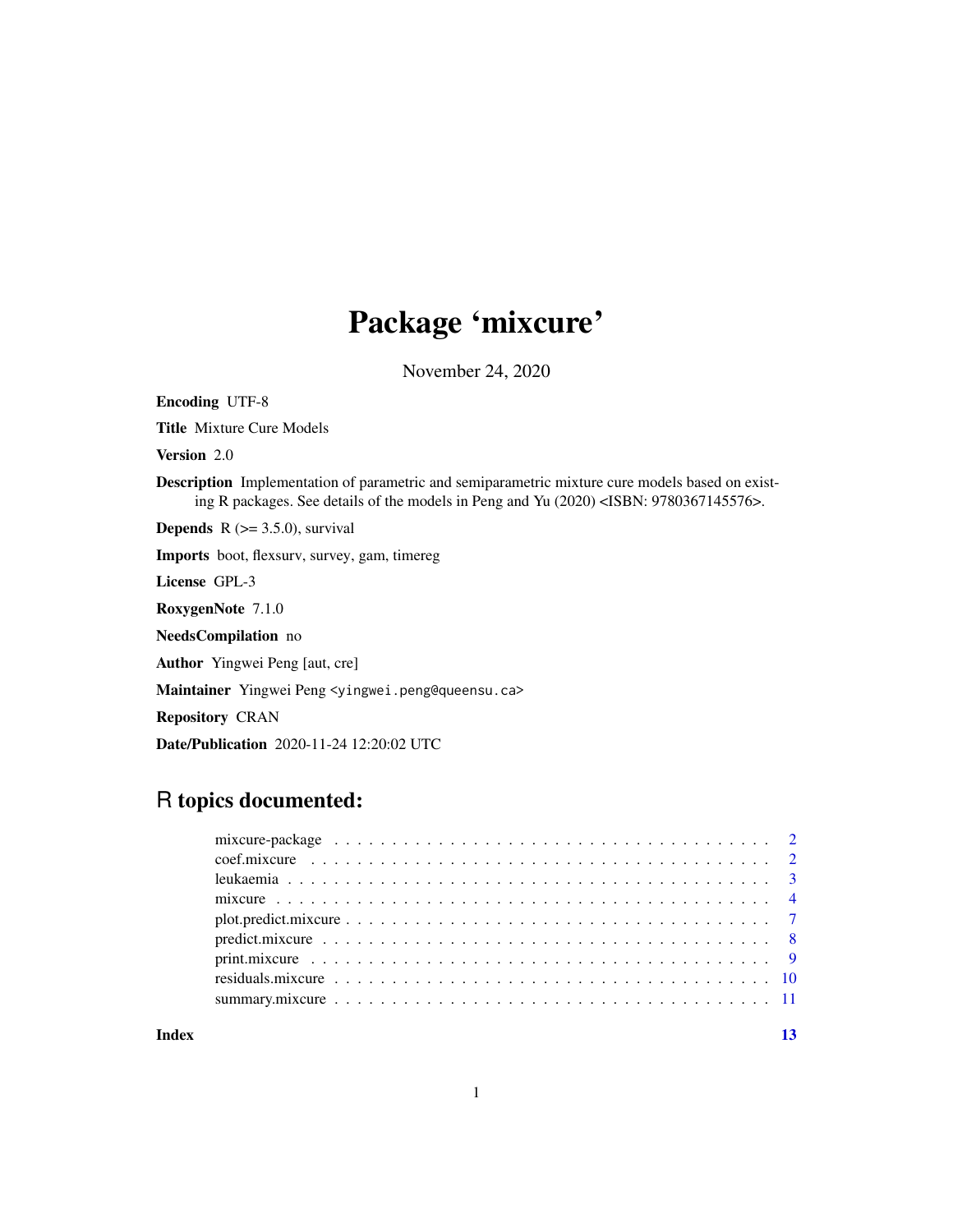<span id="page-1-0"></span>mixcure-package *Mixture cure models*

#### Description

Fit various mixture cure models

#### Details

This package fits various mixture cure model using existing R packages.

#### Author(s)

Yingwei Peng

#### References

Peng, Y. and Yu, B. Cure Models: Methods, Applications, and Implementation. CRC/Chapman & Hall, 2020

Peng, Y. and Taylor, J. M. G. Cure models. In Klein, J., van Houwelingen, H., Ibrahim, J. G., and Scheike, T. H., editors, Handbook of Survival Analysis, Handbooks of Modern Statistical Methods series, chapter 6, pages 113-134. Chapman & Hall, Boca Raton, FL, USA, 2014

Peng, Y. Fitting semiparametric cure models. Computational Statistics & Data Analysis, 41: 481- 490, 2003

coef.mixcure *Retrieve coefficients from mixture cure models*

#### Description

Retrieve coefficients from mixture cure models

#### Usage

## S3 method for class 'mixcure' coef(object, ...)

| object   | a mixcure object                     |  |
|----------|--------------------------------------|--|
| $\cdots$ | for compatibility purpose. Not used. |  |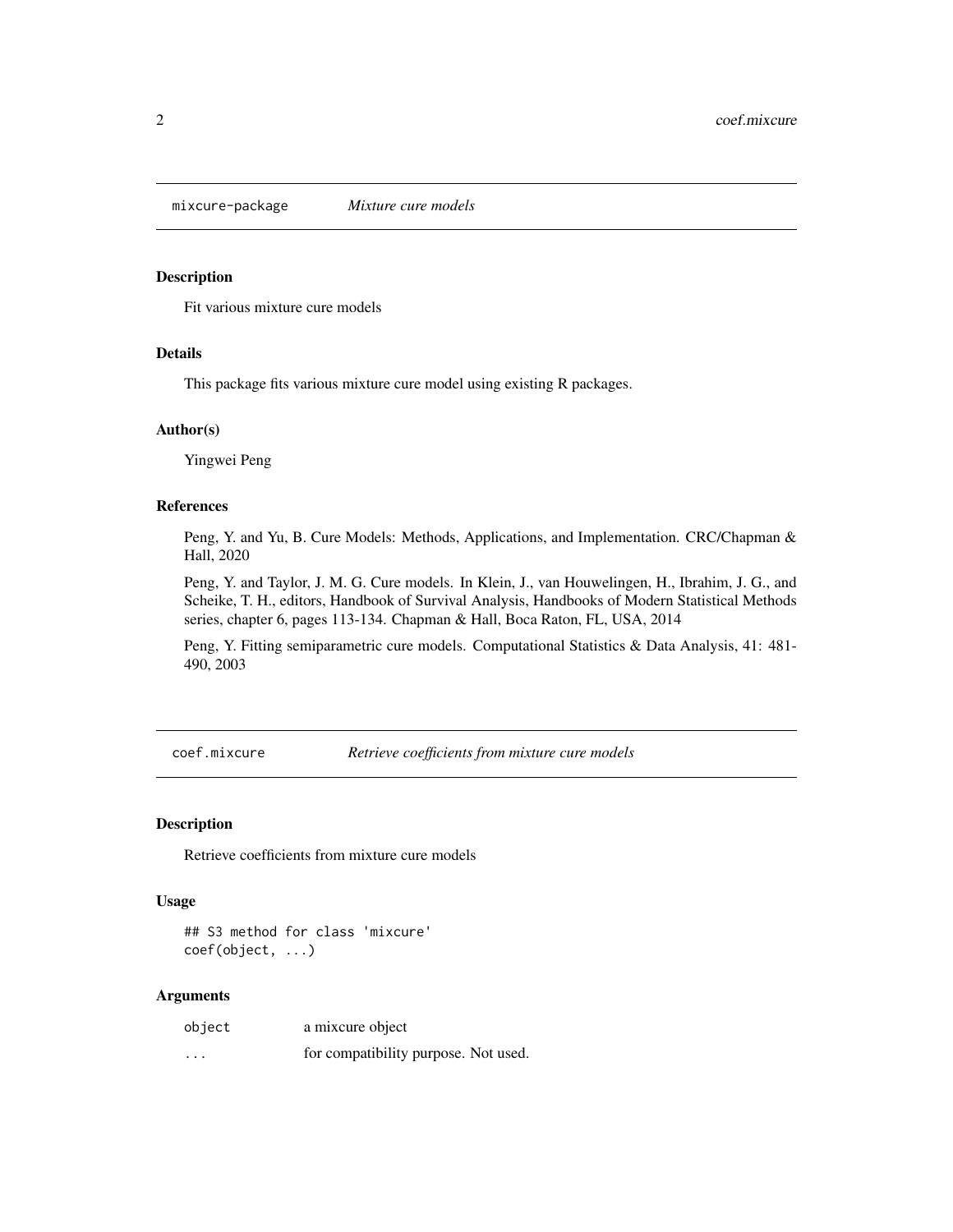#### <span id="page-2-0"></span>leukaemia 3

#### Value

a list of two components:

| latency   | a vector of coefficients in the latency model   |
|-----------|-------------------------------------------------|
| incidence | a vector of coefficients in the incidence model |

#### Author(s)

Yingwei Peng

#### See Also

mixcure

#### Examples

```
data(leukaemia)
z1 = mixcure(Surv(time, cens) ~ transplant, ~ transplant, data = leukaemia, savedata = TRUE)
coef(z1)
```

```
leukaemia Data from leukaemia patients with bone marrow transplants
```
#### Description

This data set is used in the examples of this package.

#### Usage

data(leukaemia)

#### Format

A data.frame object with columns:

time: Relapse Free Survival Time.

cens: Relapse Indicator with 1-Relapsed, 0-Disease Free.

transplant: Bone marrow transplant: 0-Allogeneic, 1-Autologous.

#### Source

Kersey JH, Weisdorf D, Nesbit ME, LeBien TW, Woods WG, McGlave PB, Kim TRUE, Vallera DA, Goldman AI, Bostrom B, Hurd D, Ramsay NKC. Comparison of autologous and allgeneic bone marrow transplantation for treatment of high-risk refractory acute lymphoblastic leukaemia. New England Journal of Medicine 1987; 317:461– 467.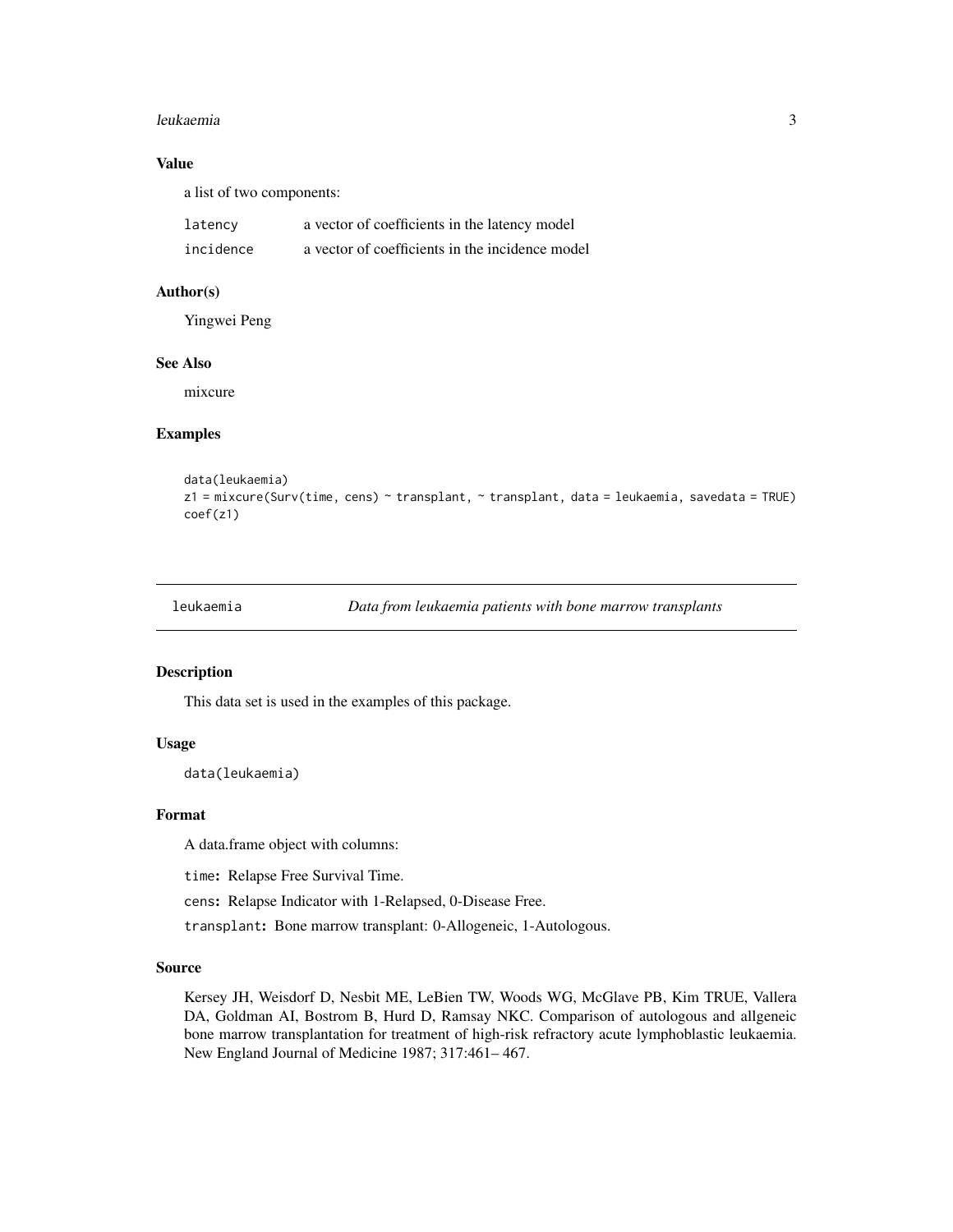<span id="page-3-0"></span>4 mixcure

#### Examples

data(leukaemia)

#### mixcure *Mixture cure models*

#### Description

Fit some parametric and semiparametric mixture cure models

#### Usage

```
mixcure(
  lformula,
  iformula,
  data,
  lmodel,
  imodel,
  postuncure = NULL,
  emmax = 100,
  eps = 1e-04,
  savedata = FALSE,debug = FALSE
\mathcal{L}
```

| lformula | a formula specifying the latency model                                                                                                                                                                                                                                                                                                                                                                                                |
|----------|---------------------------------------------------------------------------------------------------------------------------------------------------------------------------------------------------------------------------------------------------------------------------------------------------------------------------------------------------------------------------------------------------------------------------------------|
| iformula | a formula specifying the incidence model                                                                                                                                                                                                                                                                                                                                                                                              |
| data     | a data frame in which to interpret the variables named in the formulas in lmodel<br>and imodel.                                                                                                                                                                                                                                                                                                                                       |
| lmode1   | a list of at least one component: fun, a text string specifying R function to fit the<br>latency model. Other arguments to the function specified in fun can be added to<br>the list. If lmodel is not supplied, the default is lmodel = $list(fun = "coxph")$ and<br>it fits the semiparametric PH latency model to the data. Other latency models<br>currently implemented include                                                  |
|          | • fun = "survfit" (for nonparametric mixture cure models),<br>$\bullet$ fun = "survreg" (for parametric mixture cure models),<br>• fun = "flexsurvreg" (for parametric mixture cure models),<br>$\bullet$ fun = "flexsurvspline" (for parametric mixture cure models),<br>• fun = "cox.aalen" (for semiparametric multiplicative-additive hazards mod-<br>els),<br>• fun = "prop.odds" (for semiparametric proportional odds models). |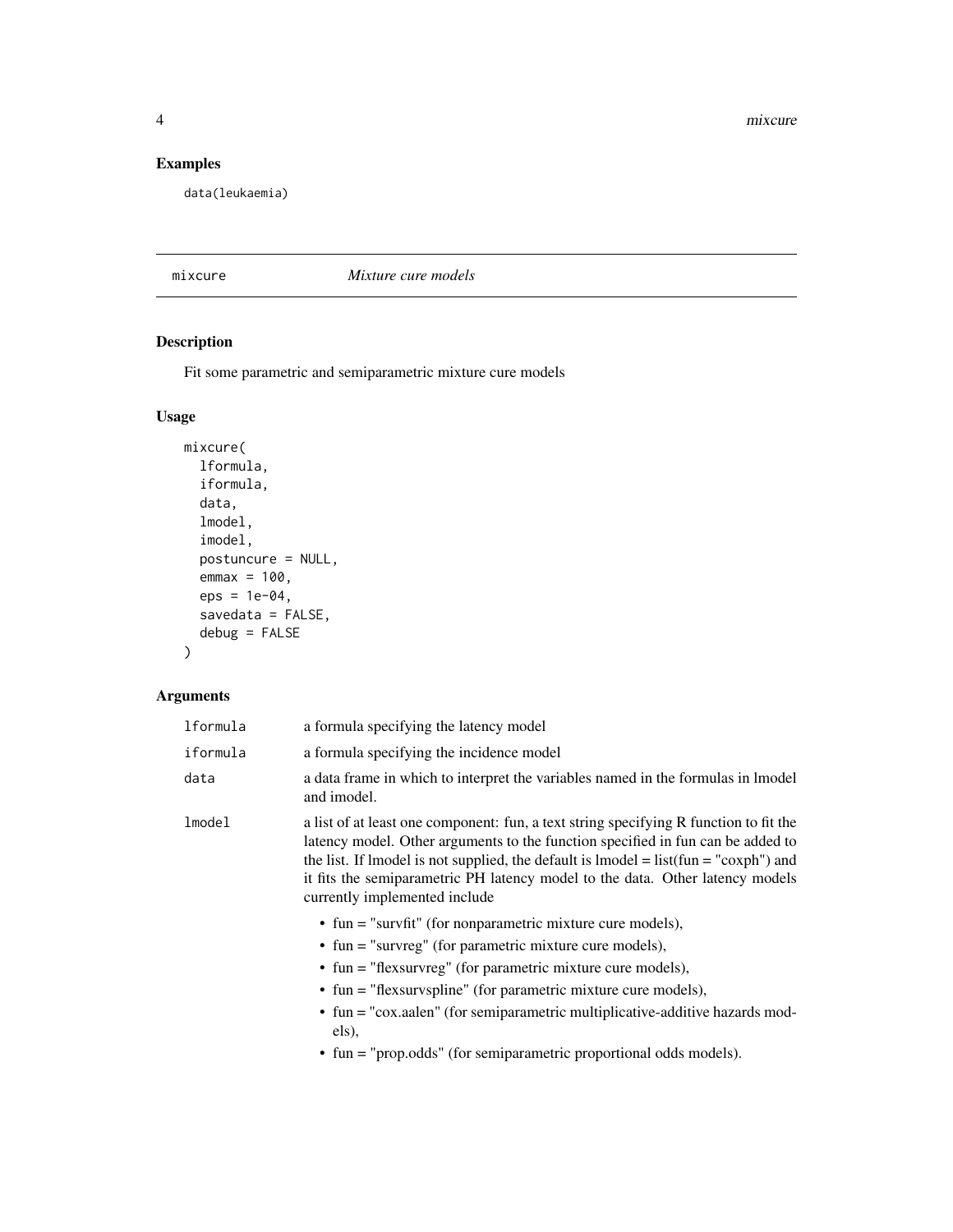|            | R functions for other regression models for survival data can be added as long<br>as they meet certain criteria. See details on how a new regression model for<br>survival data can be added.                                                                                                                                                                                                                                                                                                                                                                                                                                                                                                                                                                                                                          |
|------------|------------------------------------------------------------------------------------------------------------------------------------------------------------------------------------------------------------------------------------------------------------------------------------------------------------------------------------------------------------------------------------------------------------------------------------------------------------------------------------------------------------------------------------------------------------------------------------------------------------------------------------------------------------------------------------------------------------------------------------------------------------------------------------------------------------------------|
| imodel     | a list of at least one component: fun, a text string specifying the R function to<br>fit the incidence model. Other arguments to the function specified in fun can<br>be added to the list. If imodel is not supplied, the default is imodel $=$ list(fun<br>$=$ "glm", family $=$ binomial()) and it fits the logistic regression as the incidence<br>model to the data. The other incidence model currently implemented is $fun =$<br>"gam". R functions for other regression models as the incidence model can be<br>added as long as they meet certain criteria. See details on how a new regression<br>model for incidence model can be added.<br>A covariate may be used in both Iformula and iformula. A model with the in-<br>tercept term only in iformula assumes that there are cured patients and that the |
|            | cure rates are the same for all patients.                                                                                                                                                                                                                                                                                                                                                                                                                                                                                                                                                                                                                                                                                                                                                                              |
| postuncure | a vector of initial probabilities of being uncured for all subjects                                                                                                                                                                                                                                                                                                                                                                                                                                                                                                                                                                                                                                                                                                                                                    |
| emmax      | the maximum number of EM iterations                                                                                                                                                                                                                                                                                                                                                                                                                                                                                                                                                                                                                                                                                                                                                                                    |
| eps        | tolerance for EM convergence. Iteration stops once the relative change in log<br>likelihoods is less than eps.                                                                                                                                                                                                                                                                                                                                                                                                                                                                                                                                                                                                                                                                                                         |
| savedata   | If TRUE, the data set will be stored in the final object. It is mainly used for<br>bootstrap in summary () to get standard errors. Default is FALSE.                                                                                                                                                                                                                                                                                                                                                                                                                                                                                                                                                                                                                                                                   |
| debug      | for debug purpose.                                                                                                                                                                                                                                                                                                                                                                                                                                                                                                                                                                                                                                                                                                                                                                                                     |
|            |                                                                                                                                                                                                                                                                                                                                                                                                                                                                                                                                                                                                                                                                                                                                                                                                                        |

#### Details

This function fits mixture cure models, where the latency and incidence parts of the mixture cure models can be fit using existing R regression functions. We implemented the logistic regression and the generalized additive model for the incidence part and the semiparametric proportional hazards and additive hazards models and the parametric failure time models for the latency parts. To include a new regression model xxx() for the incidence part, you need to add the following functions:

- incidence.xxx()
- coef.incidence.xxx()
- loglik.incidence.xxx()
- curepred.incidence.xxx()

To include a new regression model xxx() for the latency part, you need to add the following functions:

- latency.xxx()
- coef.latency.xxx()
- loglik.latency.xxx()
- survpred.latency.xxx()

When mixcure program ends, it may produce warning messages such as "In eval(expr, envir, enclos) : non-integer #successes in a binomial glm!." The message is due to the fact that glm is picky when it comes to specifying binomial models. It warns if it detects that the number of trials or successes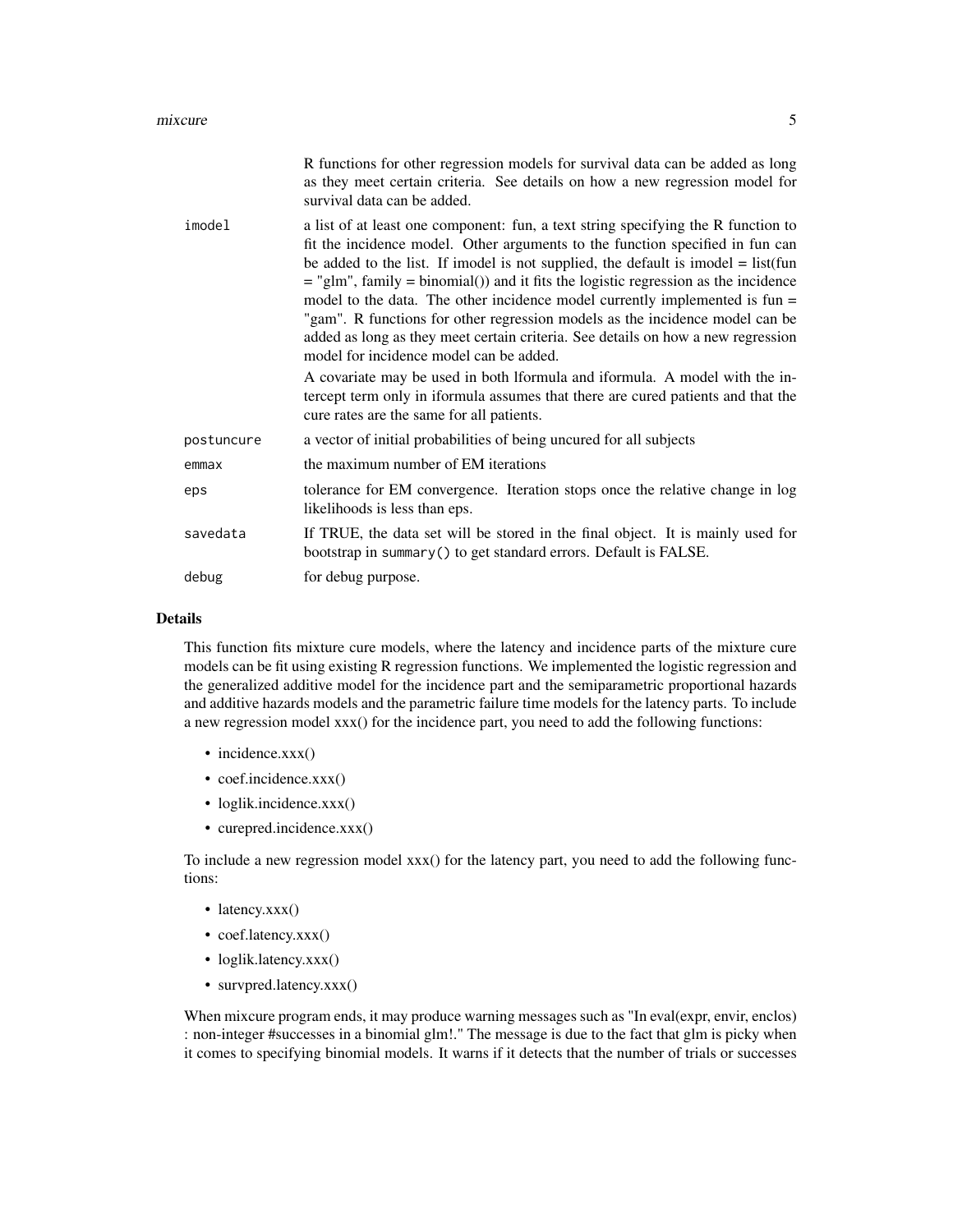is non-integer, but it still fits the model properly. If you want to suppress the warning (and you're sure it's not a problem), use family=quasibinomial instead.

This package requires the following R packages: survival, boot, survey and any packages that provide the latency and incidence models.

#### Value

a list consists of the following components:

| ifit       | the final fit from the model for cure probability.                                                                                                                        |
|------------|---------------------------------------------------------------------------------------------------------------------------------------------------------------------------|
| lfit       | the final fit from the model for failure time of uncured subjects                                                                                                         |
| survprob   | the final estimate of the survival probability for each subject at its own observed<br>time if uncured                                                                    |
| postuncure | the final estimate of the posterior uncure probability for each subject based its<br>observed values. The prior uncure probability can be obtained from if the uncureprob |
| em         | a matrix containing the iterations of the EM algorithm and convergence errors<br>(for debug purpose)                                                                      |

#### Author(s)

Yingwei Peng

#### References

Peng, Y. and Yu, B. Cure Models: Methods, Applications, and Implementation. CRC/Chapman & Hall, 2020

Peng, Y. and Taylor, J. M. G. Cure models. In Klein, J., van Houwelingen, H., Ibrahim, J. G., and Scheike, T. H., editors, Handbook of Survival Analysis, Handbooks of Modern Statistical Methods series, chapter 6, pages 113-134. Chapman & Hall, Boca Raton, FL, USA, 2014

Peng, Y. Fitting semiparametric cure models. Computational Statistics & Data Analysis, 41: 481- 490, 2003

#### See Also

summary.mixcure, predict.mixcure, plot.predict.mixcure

#### Examples

```
data(leukaemia)
z = mixcure(Surv(time, cens) \sim transplant, \sim transplant, data = leukaemia)
```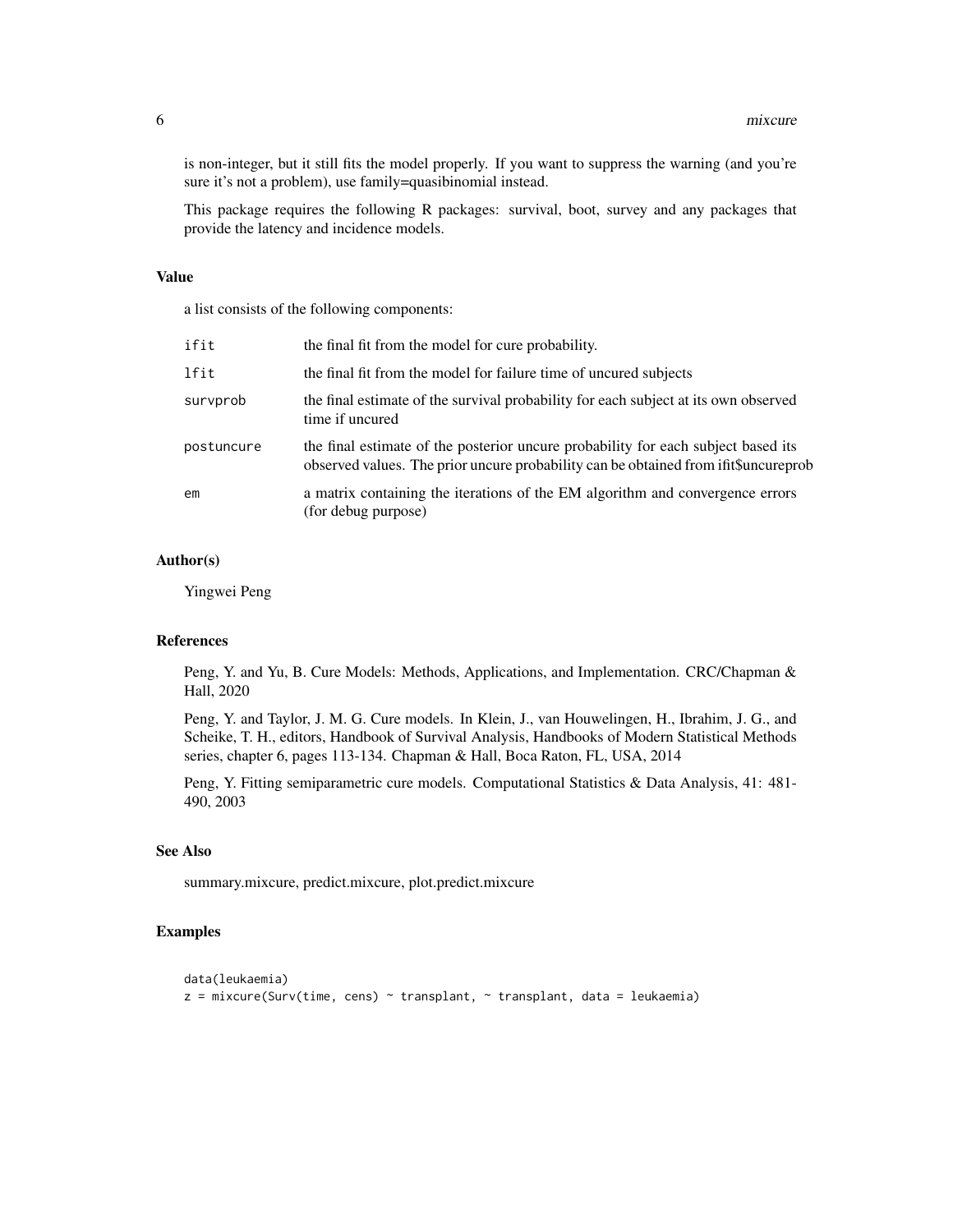<span id="page-6-0"></span>plot.predict.mixcure *Plot method for the prediction of mixture cure models*

#### Description

Plot the predicted survival function curves from mixture cure models

#### Usage

```
## S3 method for class 'predict.mixcure'
plot(
 x,
 type = "1",add = FALSE,which = 1:nrow(x$cure),
 curemark = FALSE,
 conditional = FALSE,
 xlab,
 ylab,
 ylim = c(0, 1),lty = seq(along = which),
  ...
)
```

| X           | an object from predict.mixcure                                                                                                                                        |
|-------------|-----------------------------------------------------------------------------------------------------------------------------------------------------------------------|
| type        | line type. The default is type $=$ "l"                                                                                                                                |
| add         | if add = FALSE (default), a plot is shown in a new graphics window. Otherwise,<br>an existing window is used.                                                         |
| which       | a vector of row numbers for which the survival probabilities will be drawn. The<br>default is to draw the survival probabilities for all rows.                        |
| curemark    | if curemark $=$ TRUE, a line will be drawn at a height that is equal to the cure<br>rate                                                                              |
| conditional | if conditional = FALSE (default), the unconditional survival probabilities will be<br>drawn. Otherwise, the survival probabilities of uncured subjects will be drawn. |
| xlab        | the label for x axis                                                                                                                                                  |
| ylab        | the label for y axis                                                                                                                                                  |
| ylim        | the range for y axis                                                                                                                                                  |
| lty         | the line types for survival curves from different groups                                                                                                              |
| $\cdots$    | other standard graphics parameters can be set here.                                                                                                                   |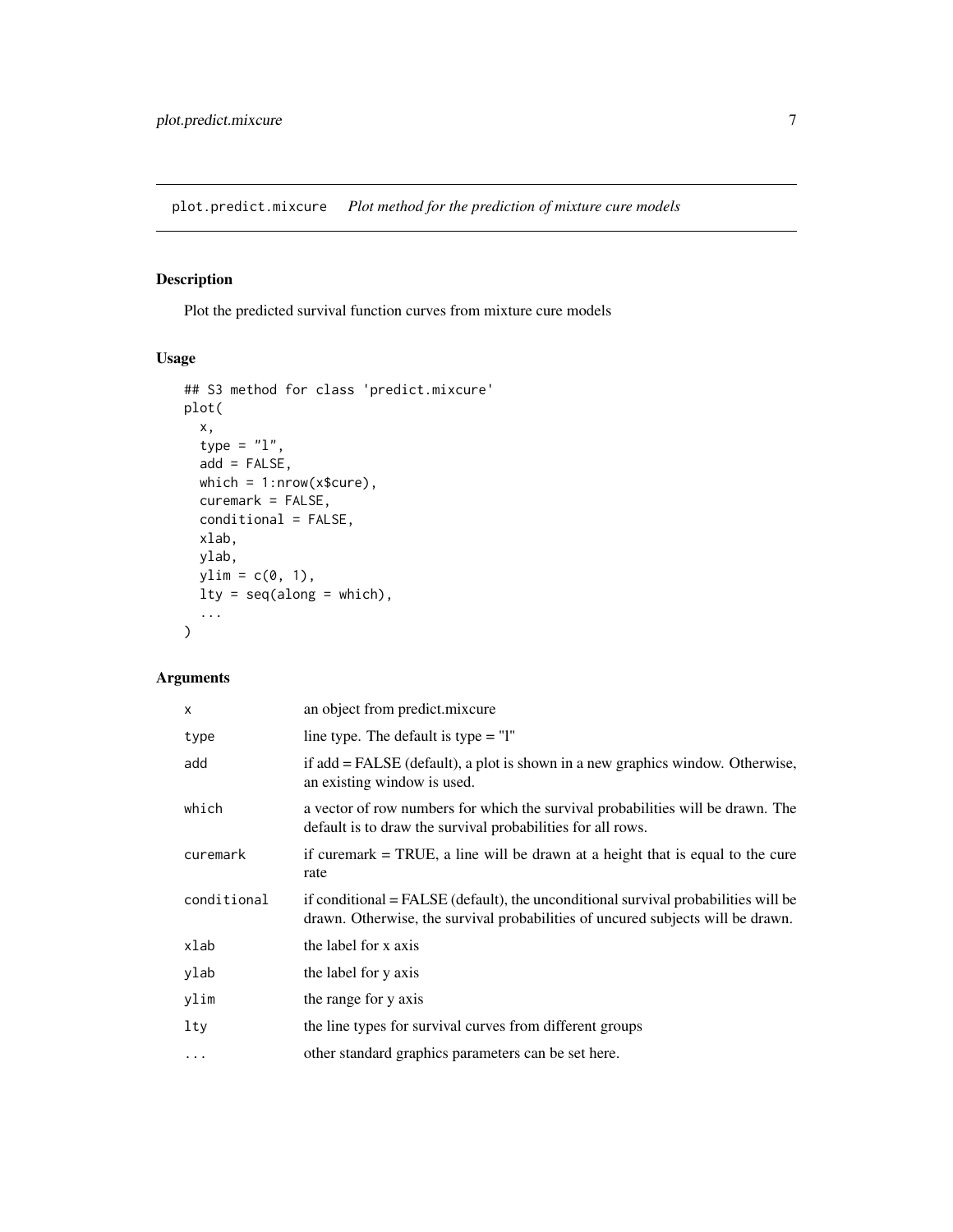#### <span id="page-7-0"></span>Details

This function plots survival probabilities for each row in newdata. The survival probabilities can be conditional probabilities for uncured subjects or unconditional survival probabilities, the latter will level off at estimated cure rates.

#### Value

a graphics window will be opened and drawn.

#### Author(s)

Yingwei Peng

#### See Also

mixcure predict.mixcure

#### Examples

```
data(leukaemia)
plot(predict(mixcure(Surv(time, cens) ~ transplant, ~ transplant,
data = leukaemia), newdata = leukaemia[1, ], times = 0:2000))
```
predict.mixcure *Prediction method for mixture cure models*

#### Description

This function computes the estimated survival probabilities and cure rates for given sets of covariate values using the fitted model from mixcure(). Each set of the covariates values is stored in one row of newdata. newdata must be a data frame containing all the covariates used in mixcure(). A used-supplied set of times at which the survival probabilities will be estimated must be provided in times.

#### Usage

```
## S3 method for class 'mixcure'
predict(object, newdata, times, ...)
```

| object                  | an object of mixcure                                                                                                                                                                                                       |
|-------------------------|----------------------------------------------------------------------------------------------------------------------------------------------------------------------------------------------------------------------------|
| newdata                 | a data frame containing covariate values at which the survival and cure rate will<br>be estimated. It should contain all the covariates that are used to build object.<br>Prediction will be made for each row in newdata. |
| times                   | a vector of times at which the survival probabilities are estimated                                                                                                                                                        |
| $\cdot$ $\cdot$ $\cdot$ | for compatibility purpose. Not used.                                                                                                                                                                                       |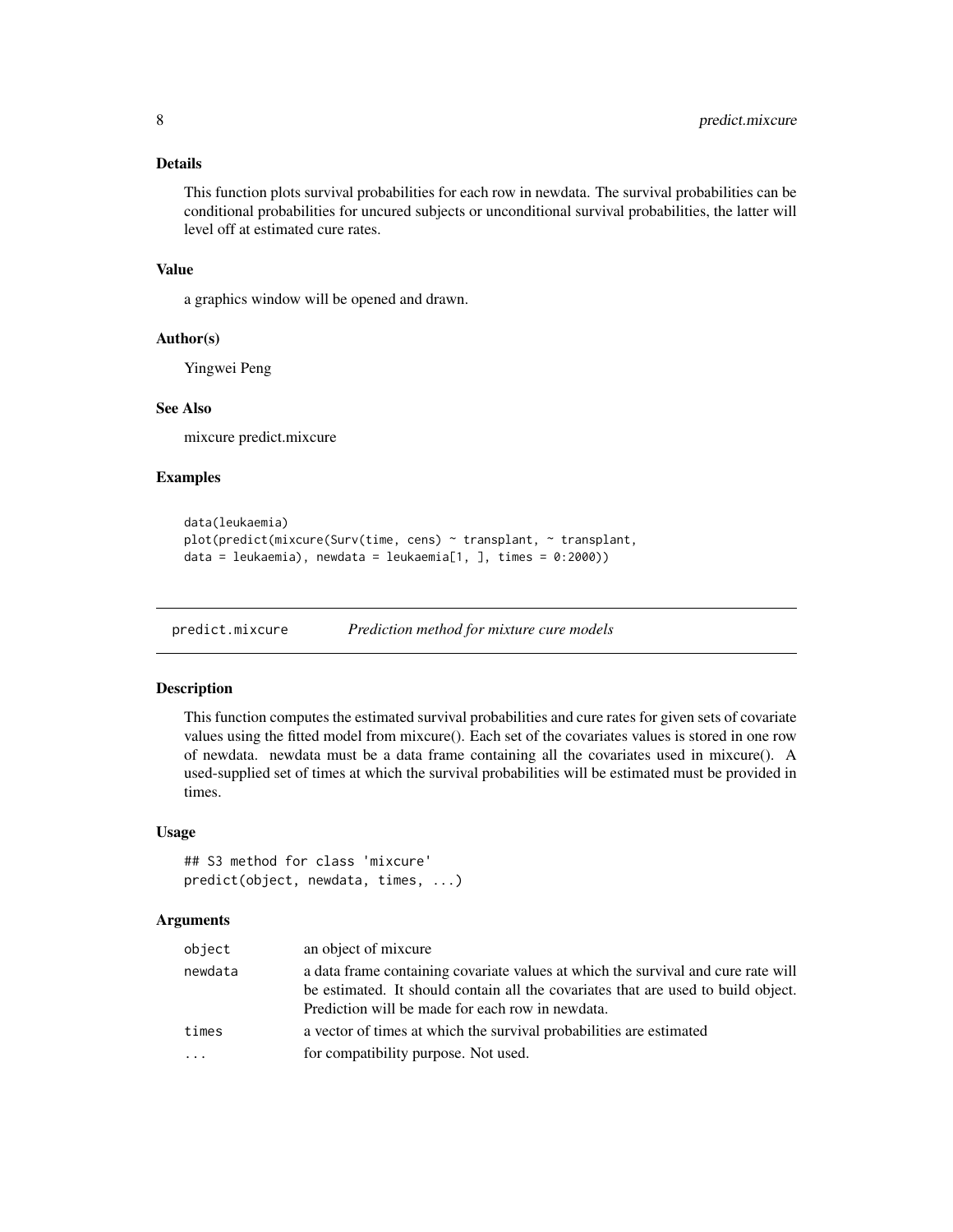#### <span id="page-8-0"></span>print.mixcure 9

#### Value

a list with the following components:

| cure       | a matrix of 2 columns and the same number of rows as newdata. The first column<br>is uncure rates for the rows in newdata and the second column is cure rates for<br>the rows in newdata |
|------------|------------------------------------------------------------------------------------------------------------------------------------------------------------------------------------------|
| uncuresury | a list with the number of components equal to the rows of newdata. Each com-<br>ponent is a vector of the estimated survival probabilities at times for a subject if<br>uncured          |
| surv       | similar to uncuresurv except that the survival probabilities are the unconditional<br>survival probabilities                                                                             |
| times      | a vector of times at which the survival probabilities will be predicted                                                                                                                  |

#### Author(s)

Yingwei Peng

#### See Also

mixcure

#### Examples

```
data(leukaemia)
predict(mixcure(Surv(time, cens) ~ transplant, ~ transplant, data = leukaemia),
newdata = leukaemia[1, ], times = 0:2000)
```
print.mixcure *Print method for mixture cure models*

#### Description

Print method for mixture cure models

#### Usage

## S3 method for class 'mixcure'  $print(x, \ldots)$ 

|          | a mixcure object                                   |
|----------|----------------------------------------------------|
| $\cdots$ | further arguments passed to or from other methods. |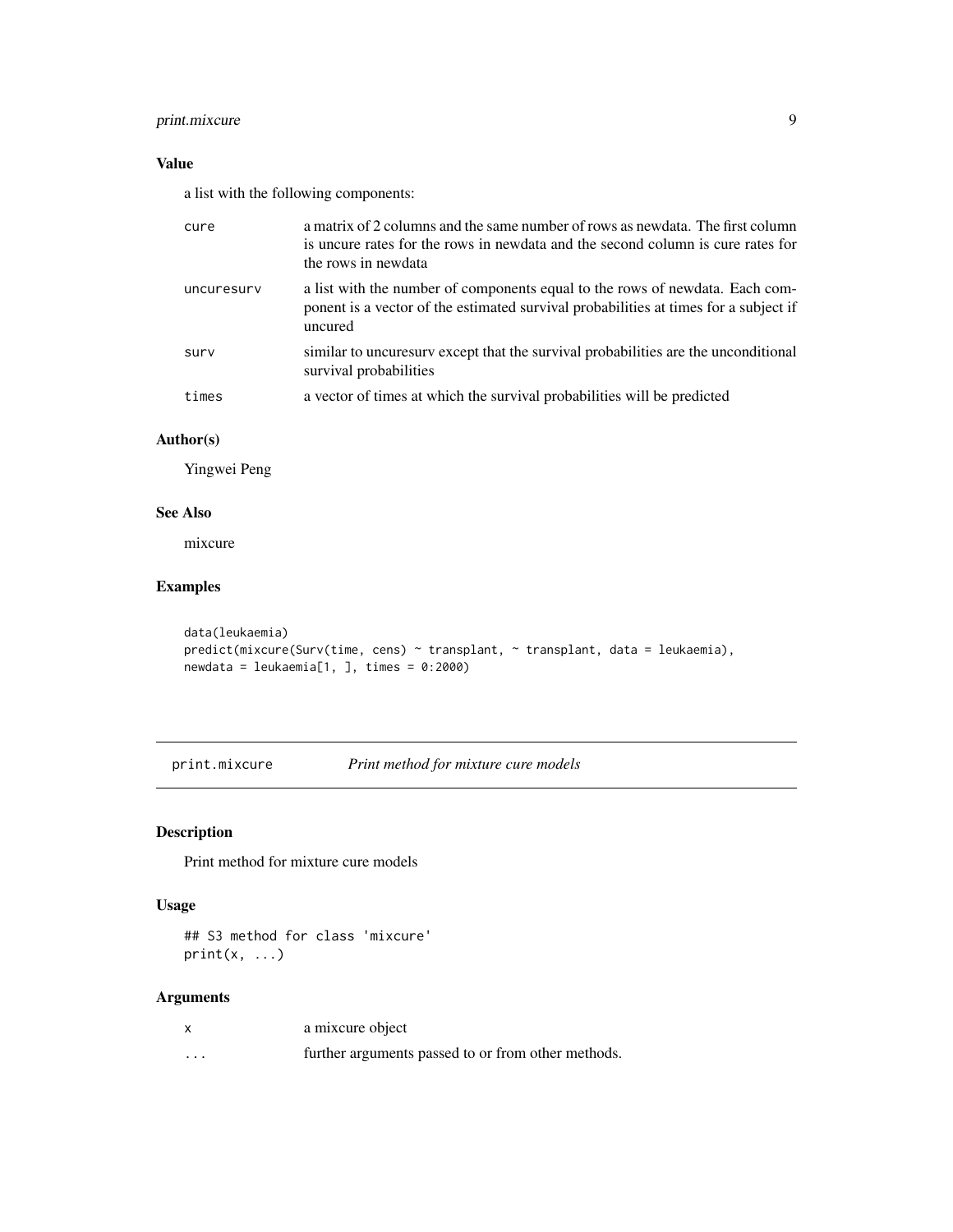#### Author(s)

Yingwei Peng

#### See Also

mixcure

#### Examples

```
data(leukaemia)
z1 = mixcure(Surv(time, cens) ~ transplant, ~ transplant, data = leukaemia,
savedata = TRUE)
print(z1)
```
residuals.mixcure *Residuals for mixture cure models*

#### Description

Obtain residuals for the mixture cure models

#### Usage

```
## S3 method for class 'mixcure'
residuals(
 object,
 data,
 type = c("WLCH", "Cox-Snell", "M-Cox-Snell", "Martingale", "M-Martingale", "M2",
    "M3", "D2"),
  type2 = c("residuals", "partial"),
 model = c("latency", "incidence"),
  ...
)
```

| object  | an object of mixcure                                                                                                                                                           |
|---------|--------------------------------------------------------------------------------------------------------------------------------------------------------------------------------|
| data    | the data used to obtain mixcure object.                                                                                                                                        |
| type    | residuals type. WLCH is a modified residual proposed in Wileyto et al (2013).<br>The rest types of residuals are defined in the same way as in the classic survival<br>models. |
| type2   | residual type, either "residuals" for regular residuals or "partial" for partial resid-<br>uals),                                                                              |
| model   | if "latency" (default), residuals for latency model are generated. Otherwise,<br>"incidence" means that residuals for incidence model are generated.                           |
| $\cdot$ | for compatibility purpose. Not used.                                                                                                                                           |

<span id="page-9-0"></span>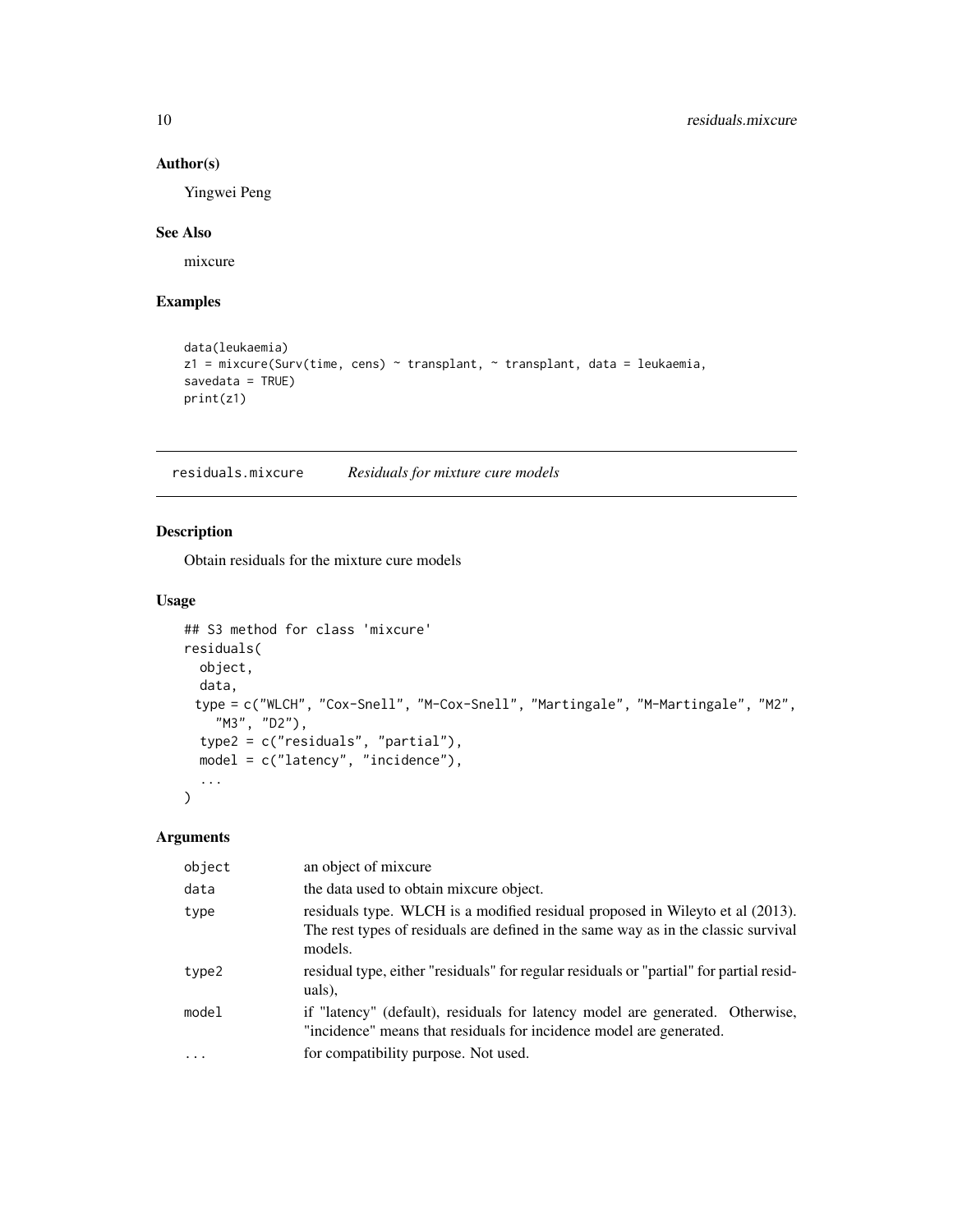#### <span id="page-10-0"></span>Details

This function computes residuals for the fitted model from mixcure().

#### Value

It is a list containing at least the following components:

| type      | residuals type         |
|-----------|------------------------|
| residuals | residuals of the model |

#### Author(s)

Yingwei Peng

#### References

Peng, Y. and Taylor, J. M. G. Residual-based model diagnosis methods for mixture cure models. Biometrics, 73:495–505, 2017

#### See Also

mixcure

#### Examples

```
data(leukaemia)
residuals(mixcure(Surv(time, cens) ~ transplant, ~ transplant,
data = leukaemia), data = leukaemia, type = "Martingale")
```
summary.mixcure *Summary method for mixture cure models*

#### Description

Summary function will calculate bootstrap variances of the estimates in a mixcure fit if it detects that the variances do not exist. Then it will print estimates, their standard errors, z-scores and p-values from normal distribution

#### Usage

```
## S3 method for class 'mixcure'
summary(object, R = 100, index = 1:2, ...)
```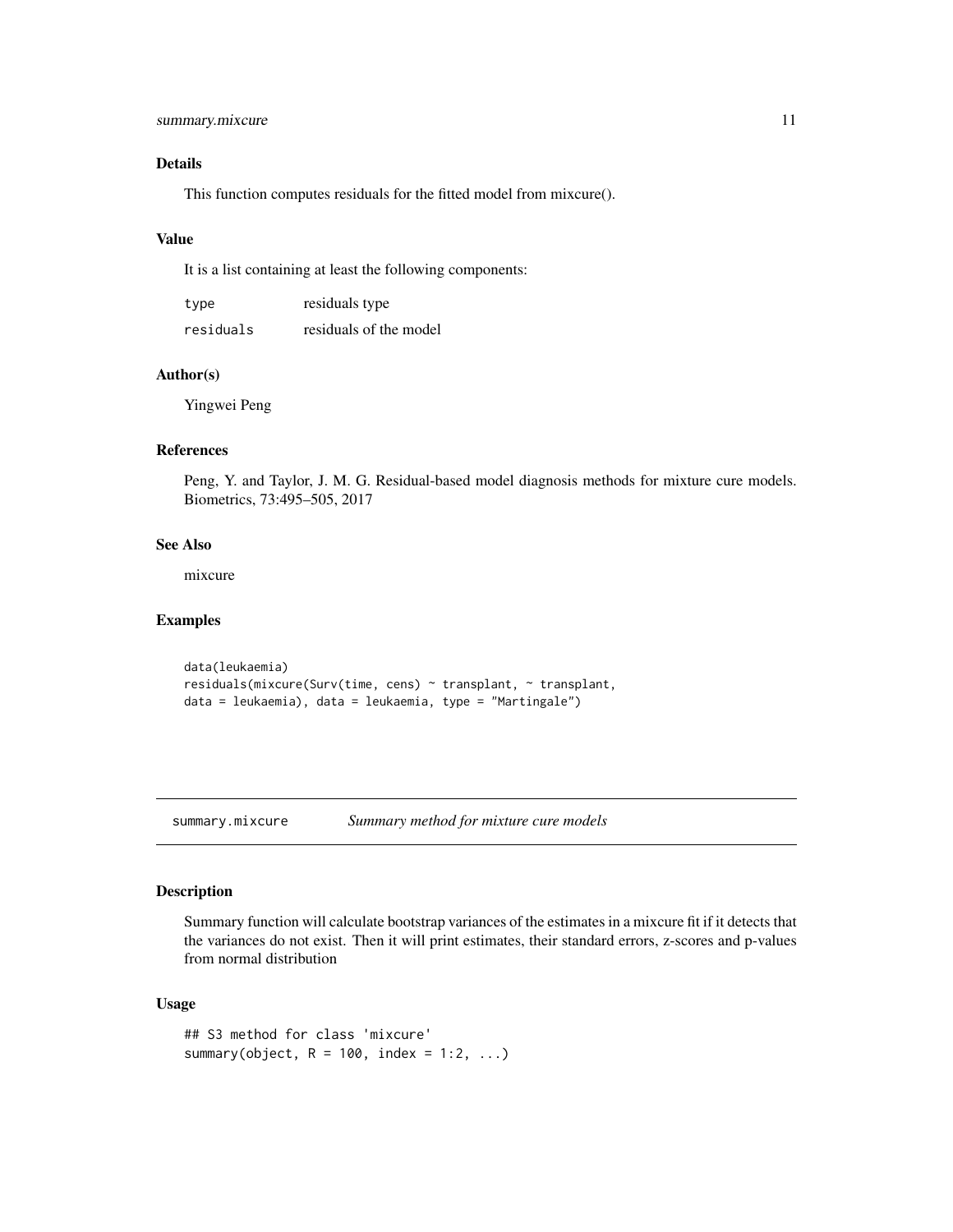#### Arguments

| object                  | A mixcure object                                                                                                                           |
|-------------------------|--------------------------------------------------------------------------------------------------------------------------------------------|
| R                       | the number of boot samples required to calculate bootstrap variances.                                                                      |
| index                   | An argument used in censboot function in boot package to specify the columns<br>in data that store survival times and censoring indicators |
| $\cdot$ $\cdot$ $\cdot$ | other parameters to be passed into print function                                                                                          |

#### Details

censboot in boot package is called to calculate bootstrap variances

#### Value

A modified mixcure object with extra components:

| varboot | a censboot object                        |
|---------|------------------------------------------|
| stderr  | standard errors of parameters in mixcure |
| R       | the number of bootstrap samples used     |

#### Author(s)

Yingwei Peng

#### See Also

mixcure

#### Examples

```
data(leukaemia)
# To reduce running time of this example, R is set to 2.
summary(mixcure(Surv(time, cens) ~ transplant, ~ transplant,
data = leukaemia, savedata = TRUE), R = 2)
```